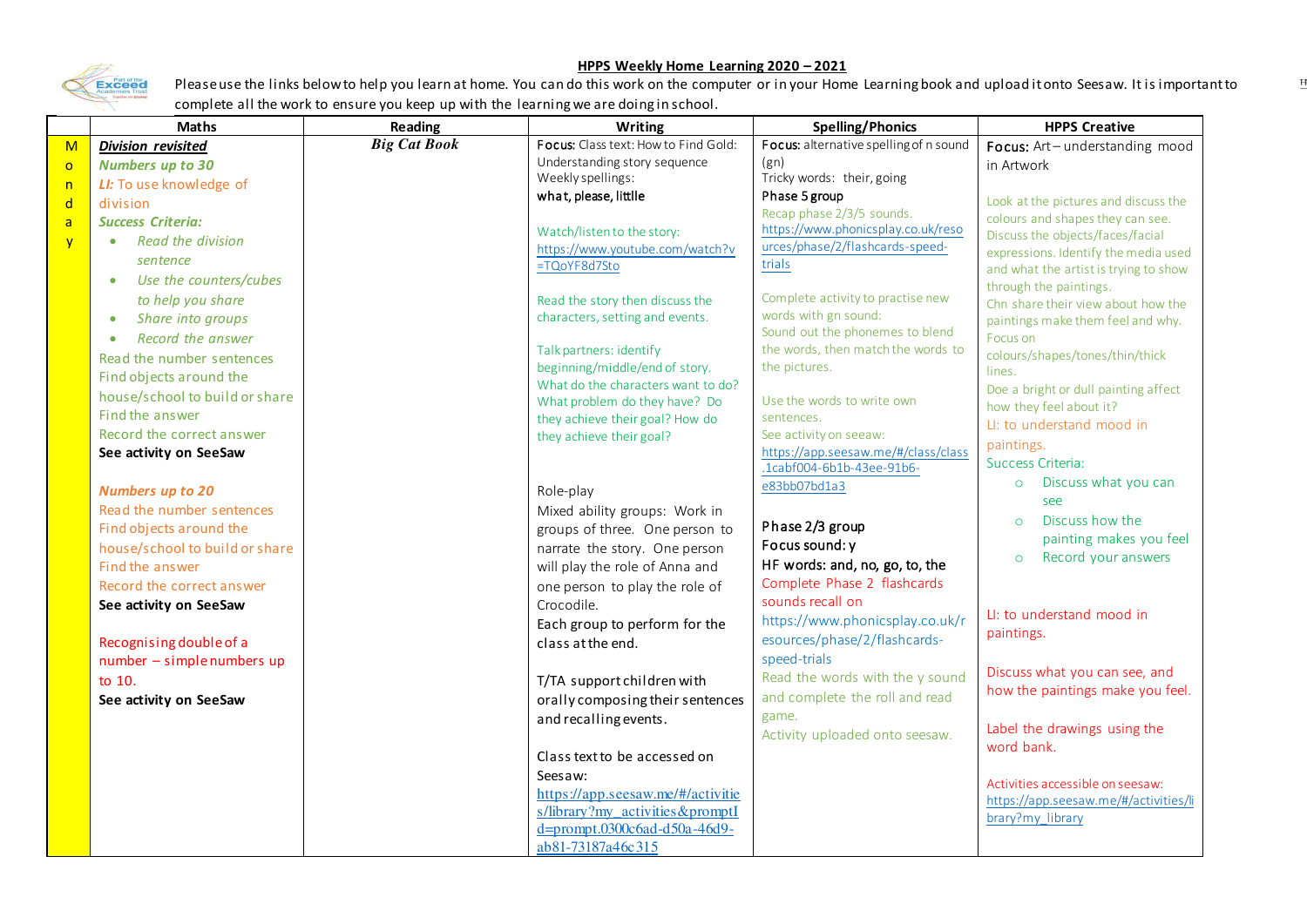|             | <b>Division revisited</b>    | <b>Big Cat Book</b> | Focus: Class text: How to Find Gold:                         | Focus: alternative spelling of n                                    | Focus: Art-understanding mood                                             |
|-------------|------------------------------|---------------------|--------------------------------------------------------------|---------------------------------------------------------------------|---------------------------------------------------------------------------|
| $\mathbf u$ | <b>Numbers up to 30</b>      |                     | Understanding story sequence                                 | sound (kn)                                                          | in Artwork                                                                |
| e           | Read the number sentences    |                     | Watch/listen to the story:                                   |                                                                     | LI: To ask questions about the work                                       |
| $\mathsf S$ | Use dots or tally marks to   |                     | https://www.youtube.com/watch?v                              | Phase 5 group                                                       | of an artist.                                                             |
| d           | share the number into groups |                     | =TQoYF8d7Sto                                                 | Recap phase 2/3/5 sounds.                                           |                                                                           |
| a           | Find the answer              |                     |                                                              | https://www.phonicsplay.co.uk/reso                                  | Purple - writing area                                                     |
| y           | Record the correct answer    |                     | Independent_carpetarea<br>LI: To check that my writing makes | urces/phase/2/flashcards-speed-                                     | Independent                                                               |
|             | See activity on SeeSaw       |                     | sense.                                                       | trials                                                              |                                                                           |
|             |                              |                     |                                                              |                                                                     | Look at a portrait by Henri Matisse.                                      |
|             | <b>Numbers up to 20</b>      |                     | Listen to the story and discuss order                        | Complete activity to practise new<br>words with kn sound:           | Discus what you would like to know.<br>Record questions you would like to |
|             | Read the number sentences    |                     | of events.                                                   | Sound out the phonemes to blend                                     | know about the painting.                                                  |
|             |                              |                     | Cut out the pictures and order them                          | the words, then match the words to                                  |                                                                           |
|             | Use dots or tally marks to   |                     | to show sequence of the story.                               | the pictures.                                                       |                                                                           |
|             | share the number into groups |                     | Record sentences on the story                                |                                                                     | Yellow-carpet area                                                        |
|             | Find the answer              |                     | board under each picture.                                    | Use the words to write own                                          | Independent                                                               |
|             | Record the correct answer    |                     |                                                              | sentences.                                                          | Look at a portrait by Henri Matisse.                                      |
|             | See activity on SeeSaw       |                     | Modified                                                     | See activity on seeaw:                                              | Discus what you would like to know.                                       |
|             |                              |                     | Guided groups O/B                                            | https://app.seesaw.me/#/class/class                                 | Work as a group to record questions                                       |
|             | Recognising double of a      |                     | Sequence the story pictures as a                             | .1cabf004-6b1b-43ee-91b6-                                           | on sticky notes for each paiting.                                         |
|             | $number - simple numbers up$ |                     | group. In pairs discuss what is                              | e83bb07bd1a3                                                        |                                                                           |
|             | to 15.                       |                     | happening in each picture. Orally                            |                                                                     | Modified                                                                  |
|             | See activity on SeeSaw;      |                     | compose full sentences.<br>Model writing a sentence on the   | Phase 2/3 group                                                     | Talk about emotion. What does the                                         |
|             |                              |                     | board using a capital letter and full                        | Focus sound: z                                                      | word emotion mean? What kinds of                                          |
|             |                              |                     | stop.                                                        | Watch the speedy flash cards first to                               | emotions do we experience on a                                            |
|             |                              |                     | Read the completed sentence                                  | review sounds                                                       | day-to-day basis.                                                         |
|             |                              |                     | together as a group.                                         | https://wordwall.net/resource/9360<br>211/speedy-flashcards-phase-3 | Talk about color. How do certain                                          |
|             |                              |                     | LI: To use a capital letter and full                         |                                                                     | colors make us feel? Why?                                                 |
|             |                              |                     | stop                                                         |                                                                     | Talk about line. What kinds of lines                                      |
|             |                              |                     | Success Criteria:                                            | z words snap game with                                              | are there? Straight, jagged, squiggly,                                    |
|             |                              |                     | Say your sentence orally<br>$\circ$                          | playing cards.                                                      | zig-zag, etc.                                                             |
|             |                              |                     | Write your sentence<br>$\circ$                               |                                                                     | Ch draw lines (using pencil on                                            |
|             |                              |                     | Use capital letters at the<br>$\circ$                        | Complete reading and                                                | newsprint) based upon certain                                             |
|             |                              |                     | beginning of sentences                                       | spelling activity on Purple                                         | feelings. IE: draw happy lines, draw                                      |
|             |                              |                     | Use full stops at the end of<br>$\circ$                      | Mash.                                                               | angry lines, etc.                                                         |
|             |                              |                     | sentences                                                    |                                                                     | LI: To create mood in art work.                                           |
|             |                              |                     | Independent_reading area                                     | https://www.purplemash.co                                           | Success criteria:                                                         |
|             |                              |                     | LI: To identify the end sounds in                            | m/#tab/pm-                                                          | o Look at a portrait by Henri                                             |
|             |                              |                     | words.                                                       | home/literacy/phonics/pho                                           | Matisse                                                                   |
|             |                              |                     |                                                              | nics_phase_3/phonics_phas                                           | Discuss what colours,<br>$\circ$                                          |
|             |                              |                     | Order the pictures to show the                               | e 3 cloze                                                           | shapes and types of lines                                                 |
|             |                              |                     | sequence of the story.                                       |                                                                     | you see                                                                   |
|             |                              |                     | Retell the story to a partner.                               |                                                                     | Identify emotions and<br>$\circ$                                          |
|             |                              |                     | Use sticky note to label the pictures.                       |                                                                     | feeling you see in the                                                    |
|             |                              |                     | Activities accessible on seesaw:                             |                                                                     | painting                                                                  |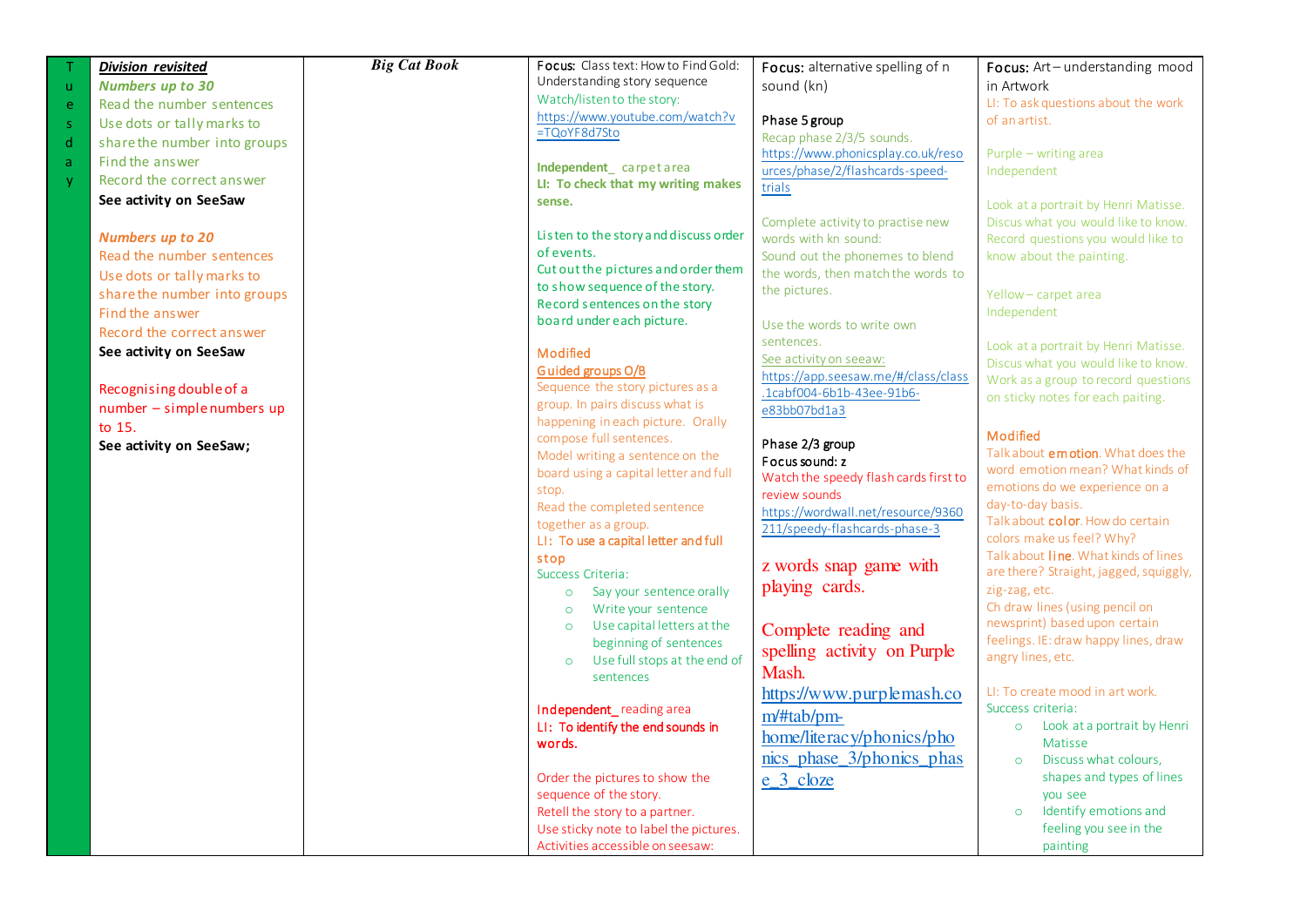|                                                                                    |                                                                                                                                                                                                                                                                                                                                                                                                         |                     | https://app.seesaw.me/#/activities/li<br>brary?my library                                                                                                                                                                                                                                                                                                                                                                                                                                  |                                                                                                                                                                                                                                                                                                                                                                                      | Imitate the work to create<br>$\circ$<br>your own painting                                                                                                                                                                                                                                                                                                                                                                                                |
|------------------------------------------------------------------------------------|---------------------------------------------------------------------------------------------------------------------------------------------------------------------------------------------------------------------------------------------------------------------------------------------------------------------------------------------------------------------------------------------------------|---------------------|--------------------------------------------------------------------------------------------------------------------------------------------------------------------------------------------------------------------------------------------------------------------------------------------------------------------------------------------------------------------------------------------------------------------------------------------------------------------------------------------|--------------------------------------------------------------------------------------------------------------------------------------------------------------------------------------------------------------------------------------------------------------------------------------------------------------------------------------------------------------------------------------|-----------------------------------------------------------------------------------------------------------------------------------------------------------------------------------------------------------------------------------------------------------------------------------------------------------------------------------------------------------------------------------------------------------------------------------------------------------|
| W<br>e<br>$\mathsf{d}$<br>$\mathsf{n}$<br>e<br>s.<br>d<br>$\mathsf{a}$<br><b>y</b> | <b>Division revisited</b><br><b>Using and applying learning</b><br>Building number sentences by<br>looking at the amounts of<br>groups and numbers shared<br><b>Numbers up to 30</b><br>Count the total number of<br>objects<br>Count the number of groups<br>Count the number in each                                                                                                                  | <b>Big Cat Book</b> | <b>Focus:</b> Class text: How to Find Gold:<br>Character description.<br>Watch/listen to the story:<br>https://www.youtube.com/watch?v<br>=TQoYF8d7Sto<br>Discuss the characters from the<br>story. Who is the main character?<br>What do the characters look like?<br>What do they do in the story? What<br>do we know about them?                                                                                                                                                        | Focus: alternative spelling of 'r'<br>sound (wr)<br>Phase 5 group<br>Recap phase 2/3/5 sounds.<br>https://www.phonicsplay.co.uk/reso<br>urces/phase/2/flashcards-speed-<br>trials<br>Read the words with the wr sound<br>ten play the dice game.                                                                                                                                     | Focus: Art-understanding mood<br>in Artwork<br>Talk about emotion. What does the<br>word emotion mean? What kinds of<br>emotions do we experience on a<br>day-to-day basis.<br>Talk about color. How do certain<br>colors make us feel? Why?<br>Talk about line. What kinds of lines<br>are there? Straight, jagged, squiggly,                                                                                                                            |
|                                                                                    | group<br>Use this learning to write your<br>division number sentence<br>See activity on SeeSaw<br><b>Using and applying learning</b><br>Building number sentences by<br>looking at the amounts of<br>groups and numbers shared<br><b>Numbers up to 20</b><br>Count the total number of<br>objects<br>Count the number of groups<br>Count the number in each<br>group<br>Use this learning to write your |                     | Independent-Reading area<br>LI: To use capital letters for names.<br>Discuss what you know about Anna.<br>What is her appearance like?<br>How would you describe her<br>character?<br>What do we know about her?<br>Complete the role on the wall<br>activity as a group.<br>Yellow - Writing area<br>LI: To use capital letters for names.<br>Write a character description of<br>Anna.<br>Modified : Independent<br>Blue - Reading area<br>LI: To use capital letters and full<br>stops. | Identify the correct spelling with the<br>wr sound.<br>https://wordwall.net/resour<br>ce/161395/english/spelling-<br>aut12-r-sound-spelt-wr<br>Phase 2/3 group<br>Focus sound: zz<br>Complete Phase 2 flashcards sounds<br>recall on<br>https://www.phonicsplay.co.uk/reso<br>urces/phase/2/flashcards-speed-<br>trials<br>Sort the real and nonsense words:<br>Uploaded onto seesaw | zig-zag, etc.<br>Ch draw lines (using pencil on<br>newsprint) based upon certain<br>feelings. IE: draw happy lines, draw<br>angry lines, etc.<br>LI: To create mood in art work.<br>Success criteria:<br>Look at a portrait by Henri<br>$\circ$<br>Matisse<br>Discuss what colours,<br>$\circ$<br>shapes and types of lines<br>you see<br>Identify emotions and<br>$\circ$<br>feeling you see in the<br>painting<br>Imitate the work to create<br>$\circ$ |
|                                                                                    | division number sentence<br>See activity on SeeSaw<br>Recognising double of a<br>number - numbers up to 20.<br>Use the water area and the<br>pebbles to build the ladybird<br>to show what the number is<br>when it is doubled.<br>See activity on SeeSaw                                                                                                                                               |                     | Record some key words to describe<br>Anna's appearance and character<br>around her picture. Then use the<br>words to record sentences<br>describing Anna.<br>Orange-Creative area<br>LI: To use capital letters and full<br>stops. Draw a picture of Anna and<br>write a sentence to describe her.<br>Guided<br>LI: To use the end sound in words.<br>Success Criteria:<br>o Sound out the word                                                                                            | htthttps://app.seesaw.me/#/class/cl<br>ass.1cabf004-6b1b-43ee-91b6-<br>e83bb07bd1a3<br>Flip the tiles to read the words.<br>https://wordwall.net/resour<br>ce/44758/english/cvc-flip-<br>tiles-u                                                                                                                                                                                     | your own painting<br>Modified : Independent<br>LI: To ask questions about the work<br>of an artist.<br>$Blue - writing area$<br>Look at a portrait by Henri Matisse.<br>Discus what you would like to know.<br>Record questions you would like to<br>know about the painting.<br>Orange/Red-carpet area<br>Independent                                                                                                                                    |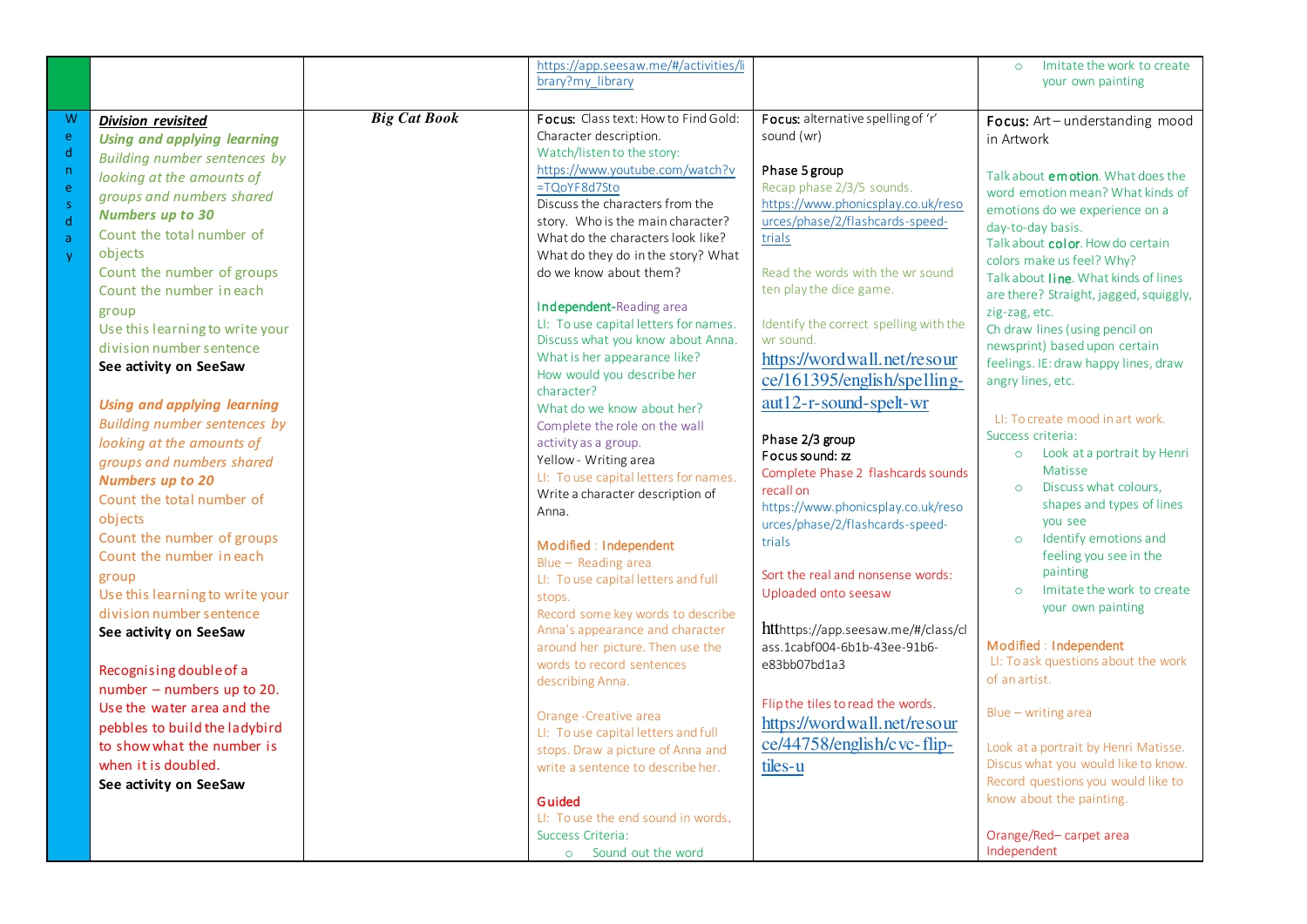|                                                                                                    |                                                                                                                                             |                     | Identify the end sound<br>$\circ$<br>Record words to describe<br>$\circ$<br>Anna<br>Activities accessible on seesaw:<br>https://app.seesaw.me/#/activities/li<br>brary?my_library                                                                                                                                                                                                                                                                                                                                                                                                                                                                                                                                                                                                                                                                                                                                                                    |                                                                                                                                                                                                                                                                                                                                                                                                                                                                                                                                                                                                                                                        | Look at a portrait by Henri Matisse.<br>Discus what you would like to know.<br>Work as a group to record questions<br>on sticky notes for each painting.<br>Activities accessible on seesaw:<br>https://app.seesaw.me/#/activities/li<br>brary?my_library |
|----------------------------------------------------------------------------------------------------|---------------------------------------------------------------------------------------------------------------------------------------------|---------------------|------------------------------------------------------------------------------------------------------------------------------------------------------------------------------------------------------------------------------------------------------------------------------------------------------------------------------------------------------------------------------------------------------------------------------------------------------------------------------------------------------------------------------------------------------------------------------------------------------------------------------------------------------------------------------------------------------------------------------------------------------------------------------------------------------------------------------------------------------------------------------------------------------------------------------------------------------|--------------------------------------------------------------------------------------------------------------------------------------------------------------------------------------------------------------------------------------------------------------------------------------------------------------------------------------------------------------------------------------------------------------------------------------------------------------------------------------------------------------------------------------------------------------------------------------------------------------------------------------------------------|-----------------------------------------------------------------------------------------------------------------------------------------------------------------------------------------------------------------------------------------------------------|
| T<br>h<br>$\mathsf{u}$<br>$\mathsf{r}$<br>$\mathsf{s}$<br>$\mathsf{d}$<br>$\mathsf{a}$<br><b>y</b> | <b>Division revisited</b><br>HA/MA - Colour by division<br>worksheets<br>HA - Colour by dividing in 5's<br>$MA$ – colour by dividing in 2's | <b>Big Cat Book</b> | Focus: sentence structure<br>independent<br>LI: To use the conjunction 'and'<br>Complete the sentences by adding<br>the conjunction 'and' in the correct<br>places.<br>Write sentences to describe the<br>pictures and extending them using<br>'and'.<br>Modified<br>Writing area-independent<br>LI: To write sentences that makes<br>sense.<br>Look at the pictures and discuss<br>what is happening. Order the words<br>and place into a sentence to<br>describe what is happening in the<br>picture. Write the sentence on a<br>whiteboard.<br>Carpet area - independent<br>LI: To identify the initial and end<br>sound in words.<br>Look at the pictures and discuss<br>what is happing. Choose the correct<br>words to complete the sentences.<br>Complete the sentence by writing<br>the name of the setting at the end of<br>each sentence.<br>Activities accessible on seesaw:<br>https://app.seesaw.me/#/activities/li<br>brary?my_library | Focus: Alternative spelling of 'm'<br>sound (mb)<br>Phase 5 group<br>Recap phase 2/3/5 sounds.<br>https://www.phonicsplay.co.uk/reso<br>urces/phase/2/flashcards-speed-<br>trials<br>V.<br>Sort the words:<br>https://wordwall.net/resource/4175<br>395/phonics/kn-gn-wr-mb-mn-gh-gu<br>Phase 2/3 group<br>Focus sound: qu<br>Complete Phase 2 flashcards sounds<br>recall on<br>https://www.phonicsplay.co.uk/reso<br>urces/phase/2/flashcards-speed-<br>trials<br>Complete reading and<br>spelling activity on Purple<br>Mash.<br>https://www.purplemash.co<br>m/#tab/pm-<br>home/literacy/phonics/pho<br>nics_phase_3/phonics_phas<br>$e_{3}$ cloze | PPA-RE/PSHE                                                                                                                                                                                                                                               |